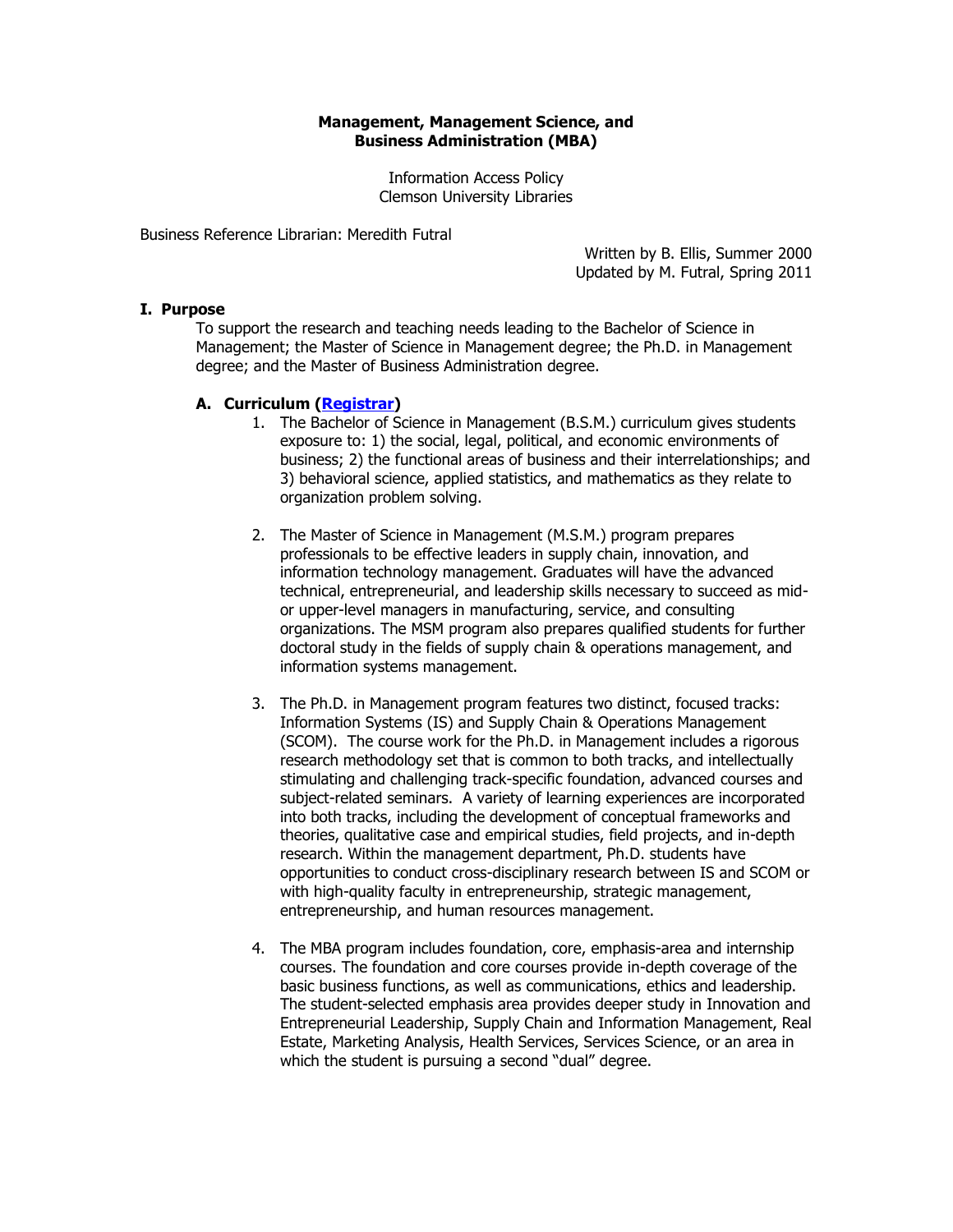## **B. Primary Users**

- 1. Undergraduate Students
- 2. Master's and Ph.D. Students
- 3. Faculty

# **C. Secondary Users**

- 1. Undergraduates and graduates majoring in other subjects
- 2. Community members

# **II. Scope of In-House Collection**

The collection overlaps with Economics, Finance, Accounting, Marketing, Mathematics (Management Science), Psychology, and Engineering (Industrial Management). Inclusion of material is based primarily on support of academic programs. The Reference Collection meets many of the needs of the undergraduates. Selected non-academic current issues at a popular reading level for use in all areas of study are also included.

# **A. Formats Guidelines**

1. Print Resources:

Print material will continue to be purchased for the collection.

2. E-books:

E-books will be given consideration as needed or requested.

3. Electronic Resources:

These sources will be evaluated for their need and wide appeal.

4. Audio-Visual:

DVD's will be purchased on a highly selective basis.

# **B. Language Guidelines**

Only English language materials will be purchased.

# **C. Geographical Guidelines**

Generally, information focusing on management issues involving the United States will be purchased. International Business materials will be purchased on a selective basis in support of classes offered.

# **D. Chronological Guidelines**

Selecting will focus on current, up-to-date information. Books of historical importance will also be selected/retained.

# **E. Publication Date Guidelines**

Generally the selector will purchase materials published within the last two years. Materials requested by a faculty member, or highly recommended in a review source, will also be considered, regardless of publication date.

## **F. Materials selected for the Management and MBA collection**

- 1. Almanacs and yearbooks: Are purchased for the reference collection. No effort is made to select beyond the scope of that collection.
- 2. Bibliographies: Narrow subject scope bibliographies will be selected as appropriate to the focus of the collection.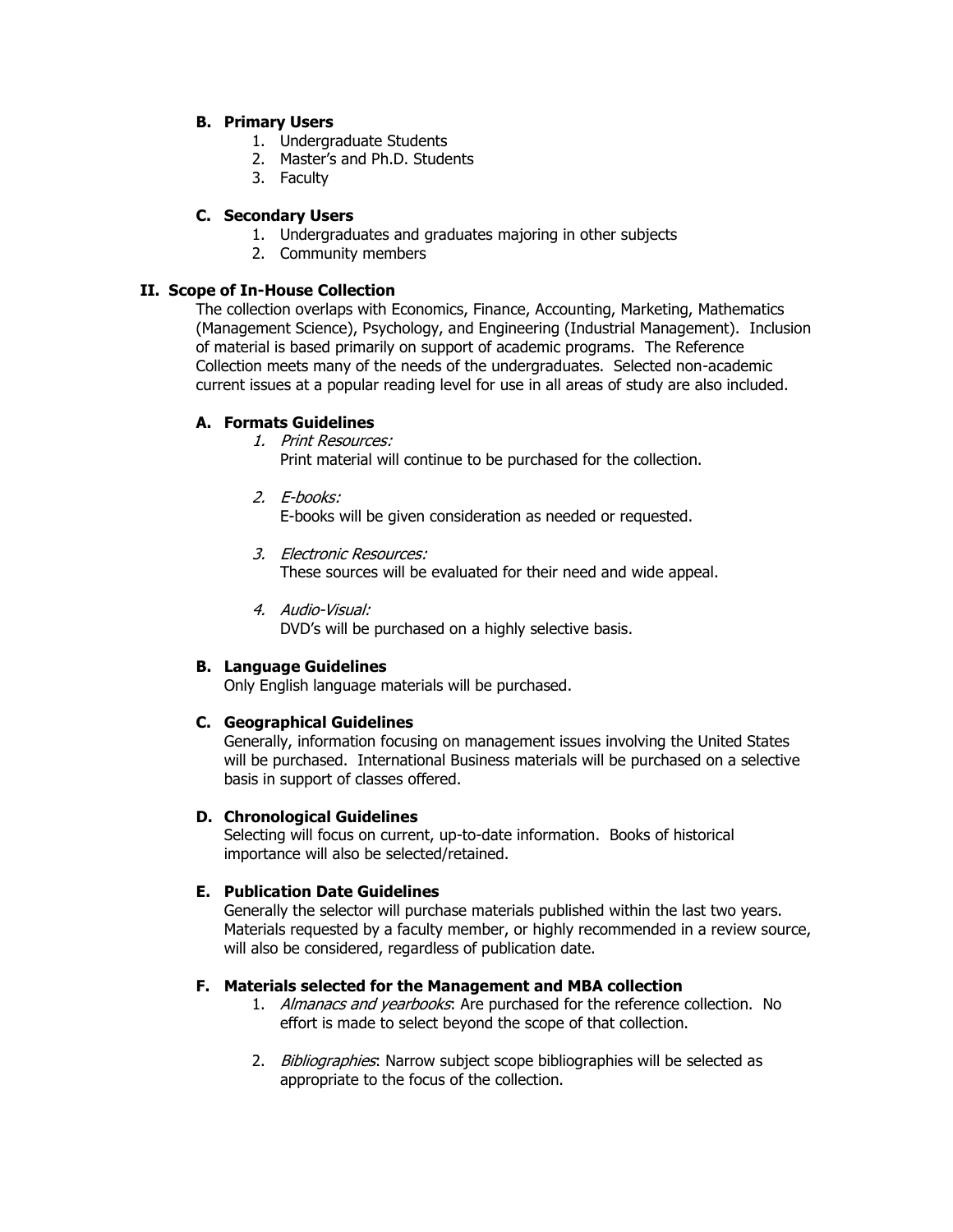- 3. Biographical Sources: Are purchased for the reference collection. No effort is made to select beyond the scope of that collection.
- 4. Career guidance and job-seeking guides. Will be purchased for management and MBA only. Books on general career information should be purchased from Reference funds.
- 5. Databases: Electronic databases that can be used to locate journal articles, business information, and other publications for research in the Management/MBA area will be purchased. There are several online services carried by the library which are of interest to management/MBA faculty and students. Relevant databases can be found on the [Management](http://clemson.libguides.com/management) subject page.
- 6. Clemson University Information: Material relating to the College of Business and Behavioral Sciences will be retained.
- 7. Dictionaries: Are purchased for the reference collection. No effort is made to select beyond the scope of that collection.
- 8. Directories: Are purchased for the reference collection. No effort is made to select beyond the scope of that collection.
- 9. Guidebooks and Workbooks: Books which are targeted for practitioners or other business people will be purchased selectively as needed. Books consisting of checklists or books which are primarily worksheets to fill-in are not appropriate for our audience and will therefore not be purchased.
- 10. Handbooks and Manuals: The circulating collection will include current, authoritative handbooks and manuals to support the reference collection.
- 11. Journals: Every effort will be made to preserve the current journal collection, and to add new titles as funds allow. Evaluation tools will be used to identify core journals, to ensure that they will not be cut. As well as core lists from recognized sources, journals deemed important by the Management/MBA faculty, will also be retained. Subscriptions for electronic journals will be added when requested or whenever possible.
- 12. Textbooks: Textbooks that are used in classes taught at Clemson will not be purchased unless specifically requested by one of the business faculty. Other textbooks may be purchased, if they are deemed appropriate in supporting the curriculum.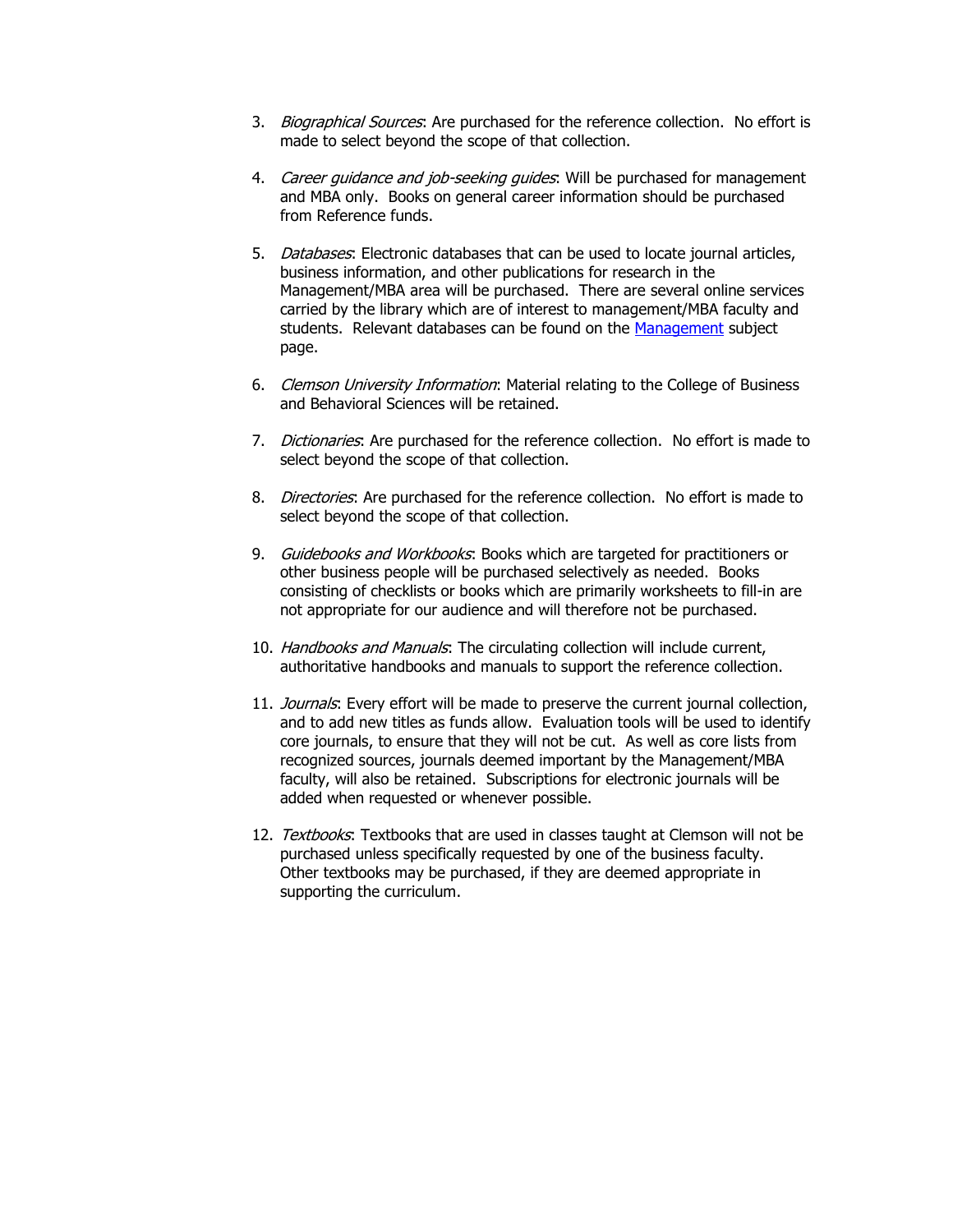## **III. Primary Subject Classifications and Library of Congress Call Numbers**

Materials will be collected in all areas for both the undergraduate and graduate levels.

| <b>Call Number Range</b> | <b>Subject</b>                                                              |
|--------------------------|-----------------------------------------------------------------------------|
| HB615-715                | Entrepreneurship                                                            |
| HD28-70.2                | Management & Industrial Management                                          |
| HD30.213                 | Management Information Systems                                              |
| HD30.22                  | <b>Managerial Economics</b>                                                 |
| HD30.28                  | Business Planning/Strategic Management                                      |
| HD38.5                   | Supply Chain Management                                                     |
| HD58.7-58.95             | Organizational Behavior                                                     |
| HD62.4                   | <b>International Business Management</b>                                    |
| HD62.5 (also HG4027.6)   | <b>New Business Enterprises</b>                                             |
| HD62.7 (also HG4027.7)   | <b>Small Business Management</b>                                            |
| HD69.P75                 | Project Management                                                          |
| <b>HF5387</b>            | <b>Business Ethics</b>                                                      |
| HF5548.32                | E-Commerce                                                                  |
| HF5549-5549.5            | Human Resource & Personnel Management                                       |
| HF5657.4                 | <b>Managerial Accounting</b>                                                |
| HF5717-5746              | <b>Business Communication</b>                                               |
| HF5761-5780 & 5415.7     | <b>Business Logistics</b>                                                   |
| KF871-890                | <b>Business Law</b>                                                         |
| T55.4-57.97              | <b>Management Science</b>                                                   |
| TS160-161                | <b>Business Logistics</b>                                                   |
| TS155-194                | Operations Management; Production/<br>Manufacturing Management and Planning |

# **IV. Access to Information not On-Site**

### **A. Interlibrary Loan**

The primary access points for books and journals not owned or accessible by the Libraries will be **Interlibrary Loan** and **PASCAL Delivers**. These services are free to Clemson University faculty, staff, and students. This service is not available to the general public.

## **B. Commercial Document Suppliers**

Document Delivery via commercial document suppliers (such as Ingenta) will be offered free of charge to Clemson University students, faculty, and staff if the needed information is not available from traditional interlibrary loan sources. This service is not available to the general public.

#### **C. Full-Text Databases**

Many of the databases of the Libraries include full-text journal, magazine, and newspaper articles. A list can be found at [Databases A-Z.](http://www.clemson.edu/library/allsubjects/databases_AZ.html)